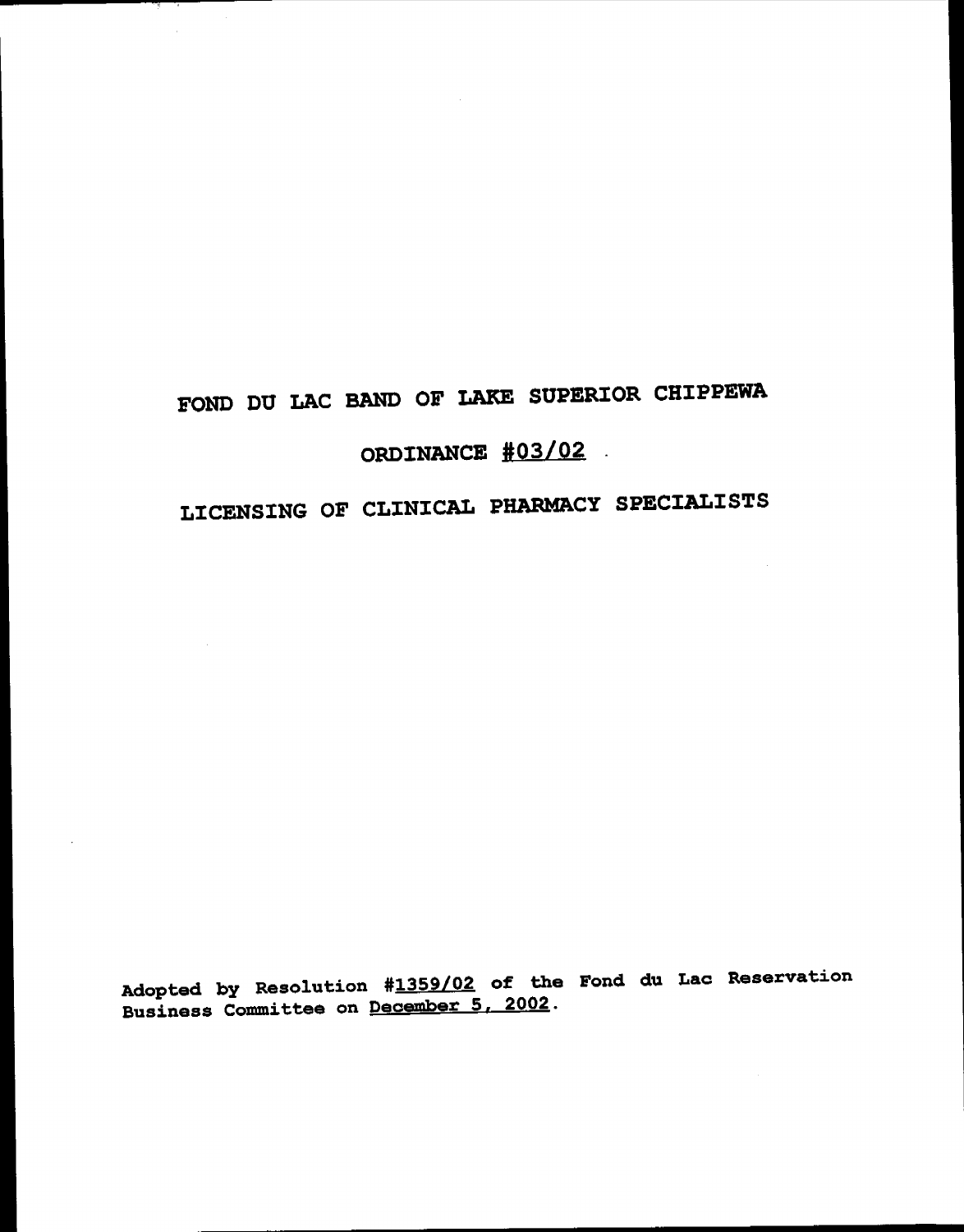## **FOND OU LAC BAND OF LAKE SUPERIOR CHIPPEWA**

## **ORDINANCE** *#03/02*

## **LICENSING OF CLINICAL PHARMACY SPECIALISTS**

#### **CHAPTER 1**

## **AUTHORITY, PURPOSE AND SCOPE**

### **Section 101 Authority**

This Ordinance is enacted pursuant to the inherent sovereign authority of the Fond du Lac Reservation Business Committee, as the governing body of the Fond du Lac Band of Lake Superior Chippewa, as recognized under Section 16 of the Indian Reorganization Act, 25 U.S.C. § 476, the Indian Self-Determination and Education Assistance Act, 25 U.S.C. § 450 et seq., the Indian Health Care Improvement Act, 25 U.S.C. § 1601 et seq., the Tribal Self-Governance Act of 1994, <sup>25</sup> U.S.C. § 458aa et al., and Article VI of the Revised Constitution of the Minnesota Chippewa Tribe.

#### **Section 102 Purpose**

The purpose of this Ordinance is to establish <sup>a</sup> system for licensing Clinical Pharmacy Specialists (CPS) as health care providers in order to foster excellence in patient care on the Fond du Lac Reservation through the following:

- a. Establishment of uniform competency of pharmacists who serve the Fond du Lac Band through the adoption of the Standards of Practice and CPS qualifications employed by the Indian Health Service;
- b. Definition of the scope of practice of CPS pharmacists in the total therapeutic management of the patient;
- c. Definition of CPS pharmacists as Health Care Providers through the adoption of qualifications, standards, and the establishment of procedures, terms and limitations of licensure; and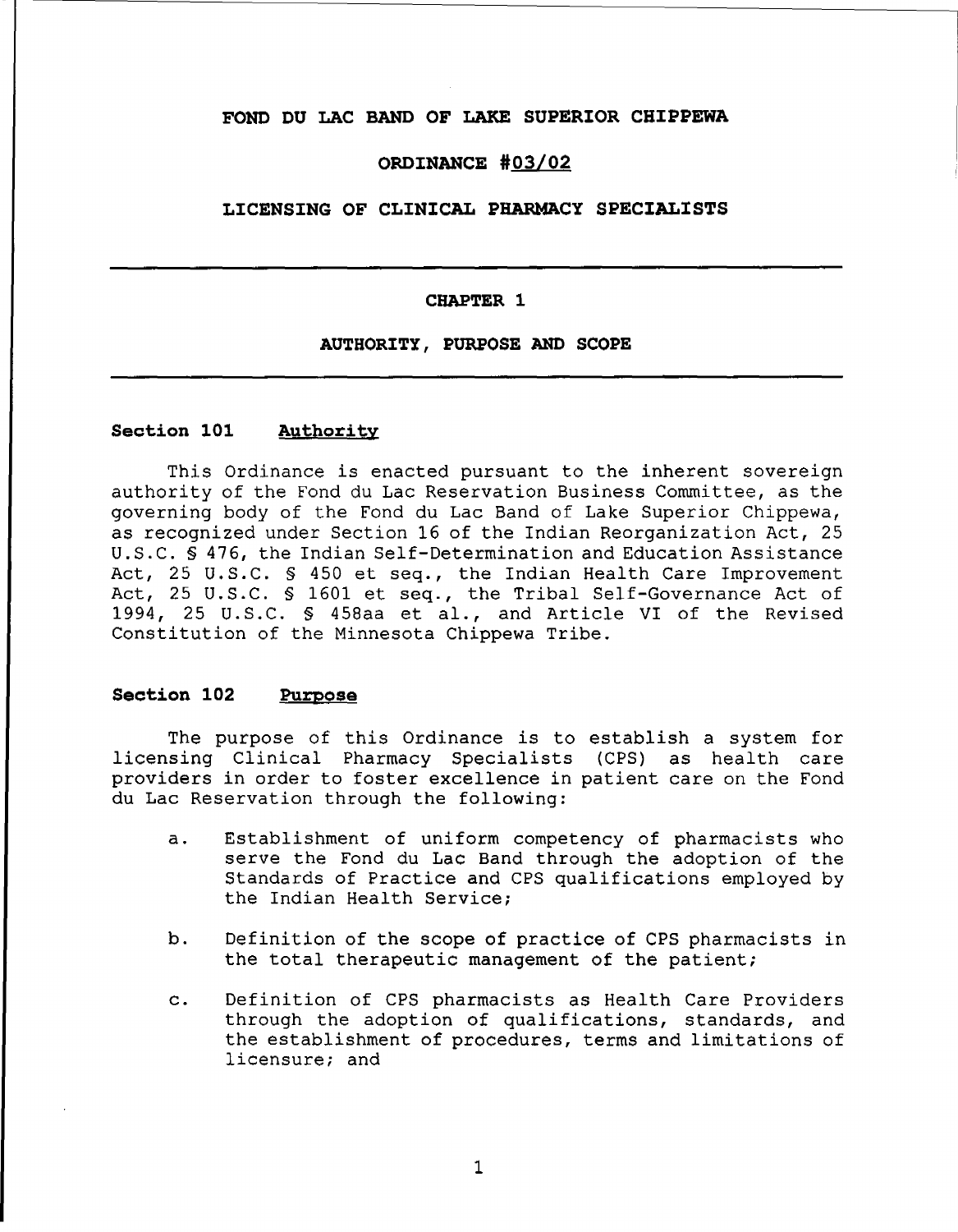d. Establishing the credentials of CPS Health Care Providers who are qualified under the standards established by this Ordinance to serve as vendors of medical care under the authority of the Fond du Lac Band.

## **Section 103 Scope**

The requirements and standards established by this Ordinance apply to CPS pharmacists who are seeking licensure as health care providers while in the employment or in the exclusive service of the Fond du Lac Band.

## **Section 104 Reservation of Rights**

The Reservation Business Committee reserves the right to amend<br>peal all or any part of this Ordinance at any time. There or repeal all or any part of this Ordinance at any time. shall be no vested private right of any kind created by this Ordinance. All the rights, privileges, or immunities conferred by this Ordinance or by acts done pursuant thereto shall exist subject to the power of the Reservation Business Committee. Nothing in this Ordinance shall be construed to constitute a waiver of the sovereign immunity of the Fond du Lac Band or a consent to jurisdiction by any government or forum not expressly authorized to exercise jurisdiction under this Ordinance.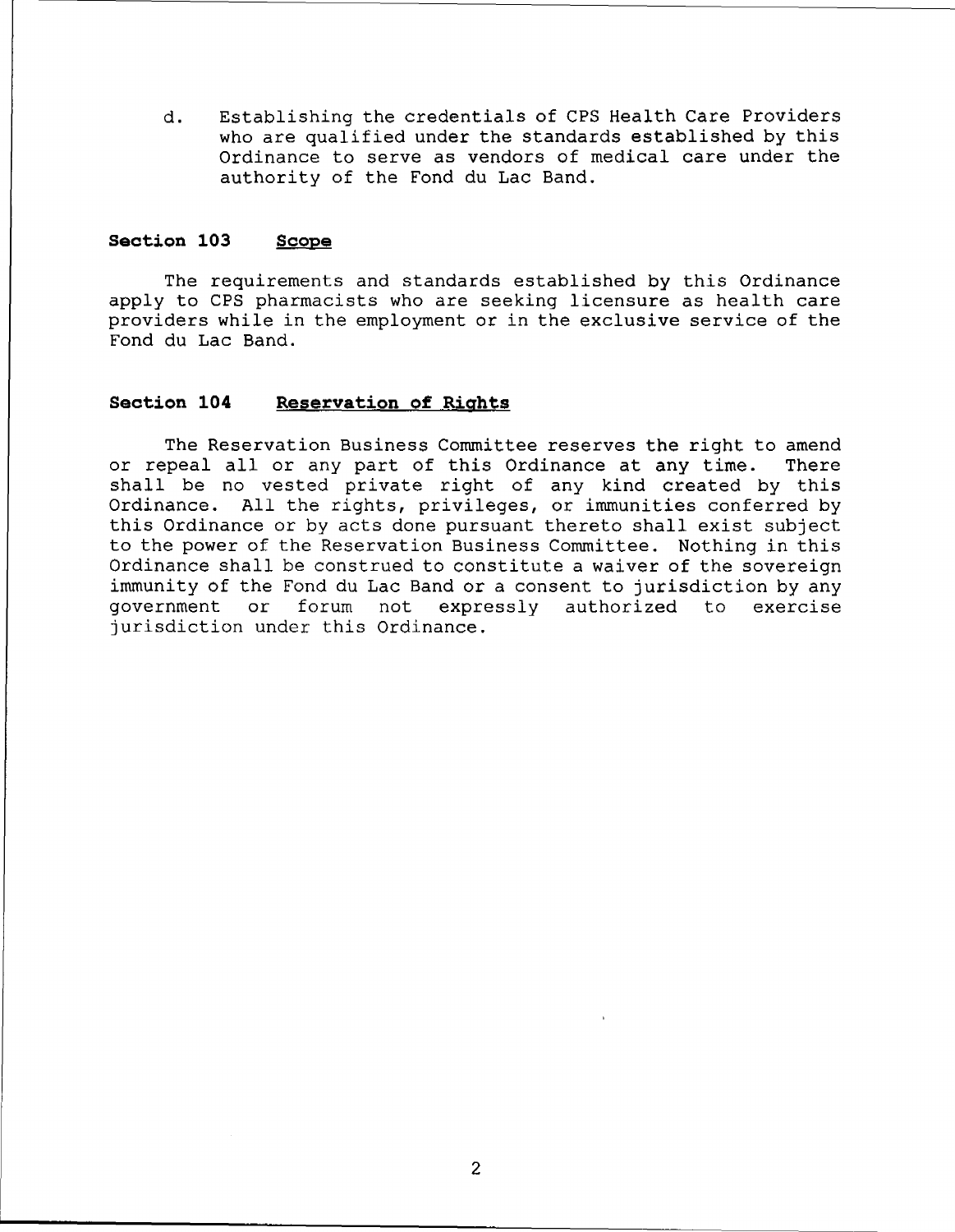## **DEFINITIONS AND INTERPRETATION**

#### **Section 201 General Definitions**

- a. **"Cl.inical Pharmacy Specialist" or "CPS"** shall mean any pharmacist who is licensed under this Ordinance to prescribe medications and deliver primary health care to eligible individuals.
- b. **"Compliance Coordinator"** shall mean the position assigned by the Reservation Business Committee to review and monitor the professional credentials of staff employed in the Human Services Division.
- c. **"Fond du Lac Band"** shall mean the Fond du Lac Band of Lake Superior Chippewa.
- d. **"Fond du Lac Reservation"** shall mean all land owned by the Fond du Lac Band or lying within the boundaries of the Fond du Lac Reservation, regardless of the fee status of such land.
- e. **"Human Services Division"** shall mean the Fond du Lac Human Services Division, through which the Reservation Business Committee administers the health care and pharmaceutical services provided by the Fond du Lac Band.
- f. **"Indian Health Service" or "IHS"** shall mean the United States Department of Health and Human Services, Indian Health Service, with which the Fond du Lac Band entered into a Compact of Self-Governance on September 30, 1994 pursuant to the Tribal Self-Governance Act of 1994, 25 U.S.C. § 458aa et al.
- g. **"Licensing Board"** shall mean the Fond du Lac Reservation Pharmacist Licensing Board, as established under Chapter <sup>3</sup> of this Ordinance.
- h. **"<u>Medical Services Director</u>"** shall mean the Medical Services Director of the Fond du Lac Human Services Division, as designated by the Reservation Business Committee.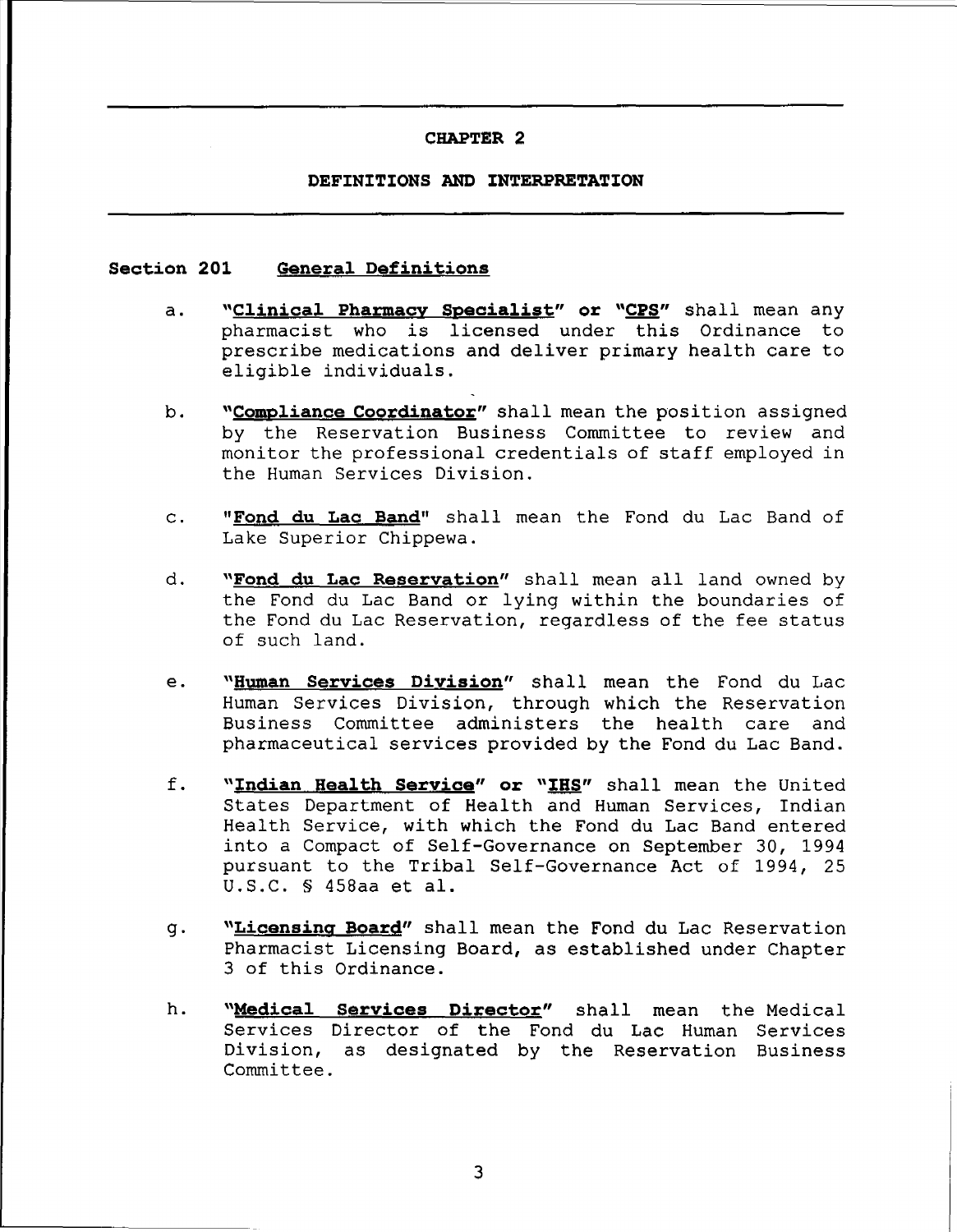- i. **"Pharmacy Coordinator"** shall mean the supervisory pharmacist of the Fond du Lac Human Services Division, as designated by the Reservation Business Committee.
- j. **"Reservation Business Committee"** shall mean the governing body of the Fond du Lac Band.

## **Section 202 Interpretation**

The provisions of this Ordinance shall be interpreted and administered in <sup>a</sup> manner which is intended to improve the quality of health care provided by the Fond du Lac Band through its Human Services Division.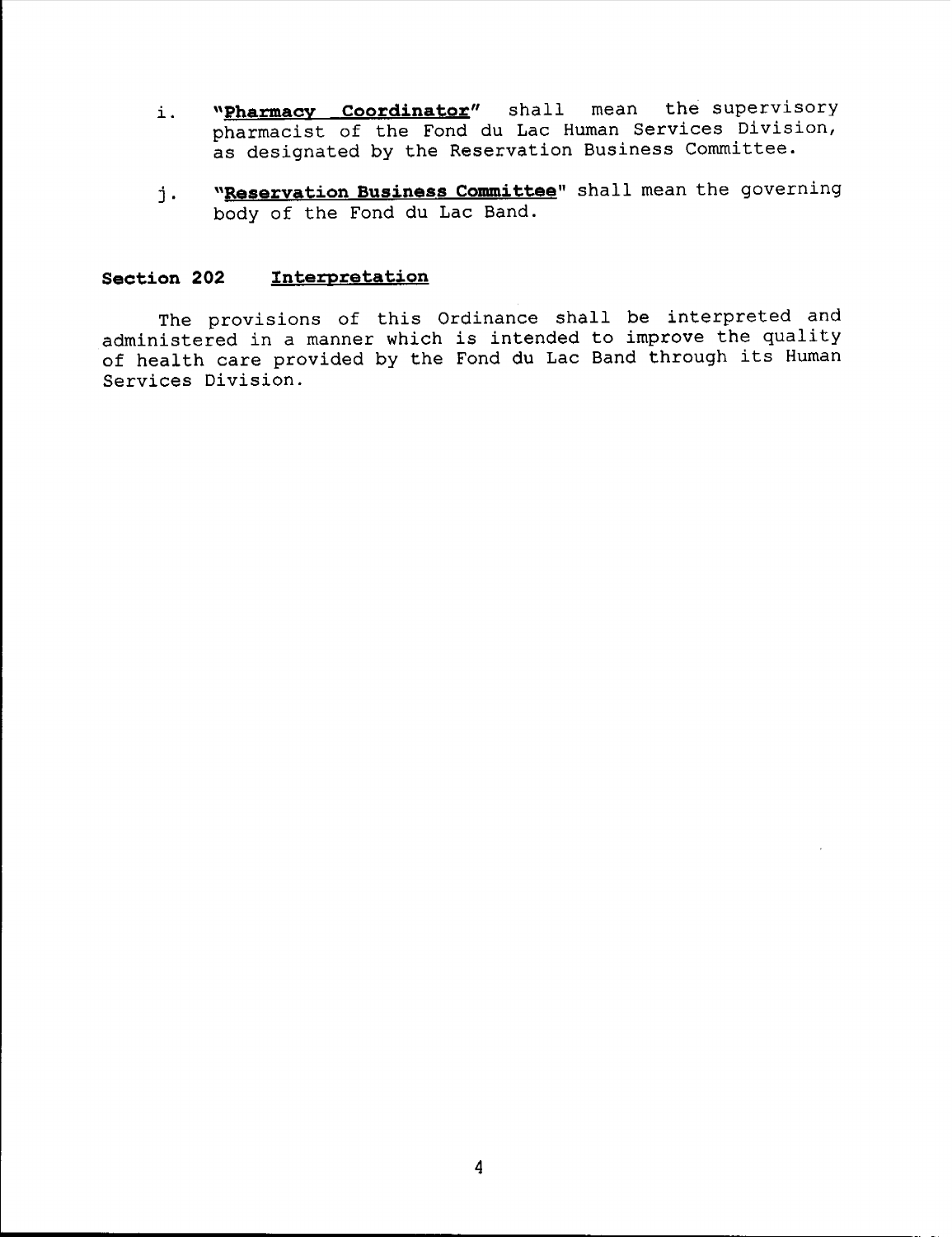## **ESTABLISHMENT OF THE FOND DU LAC RESERVATION PHARMACIST LICENSING BOARD**

## **Section 301 Establishment and Composition of the Fond du Lac Reservation Pharmacist Licensing Board**

The Fond du Lac Reservation Pharmacist Licensing Board is hereby established, and shall be comprised of the incumbent members of the Reservation Business Committee. There shall be no proxy members of the Licensing Board.

#### **Section 302 Meetings of the Licensing Board**

- a. The Licensing Board shall hold meetings in the same manner as the Reservation Business Committee in Executive Session, except that such meetings shall be specifically convened as a meeting of the Licensing Board, and minutes of the Licensing shall be taken and maintained separately from those of the Reservation Business Committee.
- b. At least five (5) days prior to each meeting of the Licensing Board, copies of all application materials to be considered shall be distributed to the Board members by the Medical Services Director of the Human Services Division, who shall maintain all records required under this Ordinance.

## **Section 303 Consultantion with Medical Services Director and Phar.macy Coordinator**

- a. The Licensing Board shall consult with the Medical Services Director and Pharmacy Coordinator of the Fond du Lac Human Services Division in its determination of qualifications of any applicant who is licensed under this Ordinance.
- b. The Medical Services Director shall receive all license applications submitted pursuant to Chapter <sup>4</sup> of this Ordinance, and shall review each application package as to its completeness prior to its submission to the Board. Each application package shall be accompanied by written confirmation from the Medical Services Director and Pharmacy Coordinator that the applicant meets or exceeds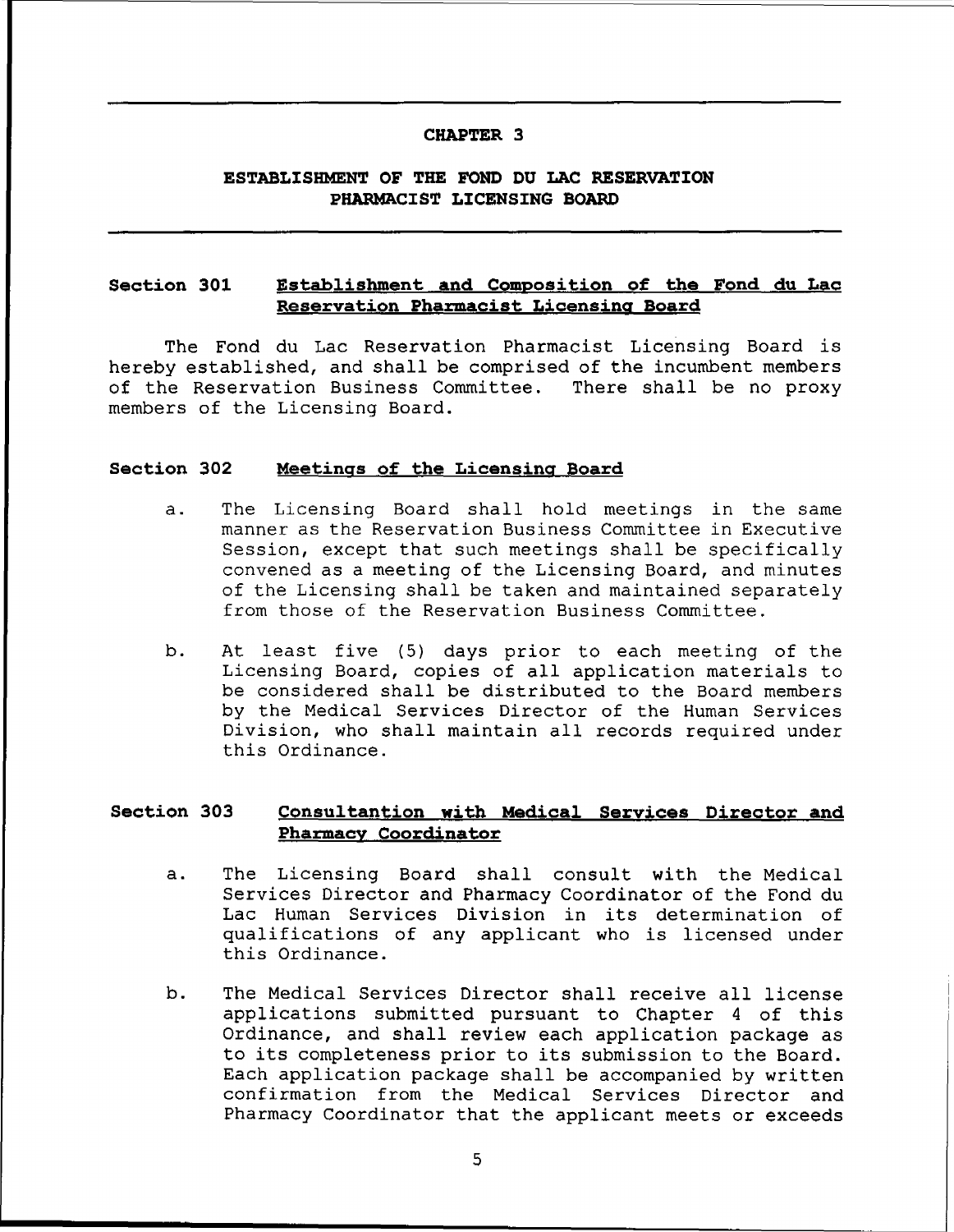**ELIGIBILITY FOR LICENSURE; APPLICATION PROCESS; LICENSING DECISIONS; CONDITIONS OF LICENSURE**

#### **Section 401 Eliq1bility Conditions**

- a. Eligibility for Application. Any FDL pharmacist with an unrestricted active state license and credentialed as an IHS National Clinical Pharmacy Specialist (see NCPS Scope of Practice and Qualifications) shall be eligible to apply for licensure under this Ordinance as a Pharmacist<br>Health Care Provider. For the purposes of this For the purposes of this requirement, the term "unrestricted" means that there are<br>no restrictions, special conditions, periods of no restrictions, monitoring, or probation associated with the license, certification, or registration that restricts or inhibits the ability of the practitioner to practice his or her profession in the specialty or clinical area for which the practitioner is being considered. This includes any stipulations that may have a potentially significant adverse impact on the patients, the medical staff, or the efficiency of the facility.
- b. A completed application (see Application for FDL Pharmacist Healthcare Providers) must be submitted to the Medical Services Director. All required documents must All required documents must be on file with the Medical Services Director to be considered, and no application will be submitted for recommendation to the Board until all documentation required is on file.

### **Section 402 Application Requirements**

The following documents must be submitted by an applicant to the Medical Services Director before an application package is complete:

- a. A completed, signed, and dated Application for Fond du<br>Lac Reservation Pharmacist Health Care Provider Lac Reservation Pharmacist Health Care licensure;
- b. <sup>A</sup> copy of the applicant's active state pharmacy license;
- c. A copy of the applicant's active IHS National Clinical Pharmacy Specialist Certification. In the event that the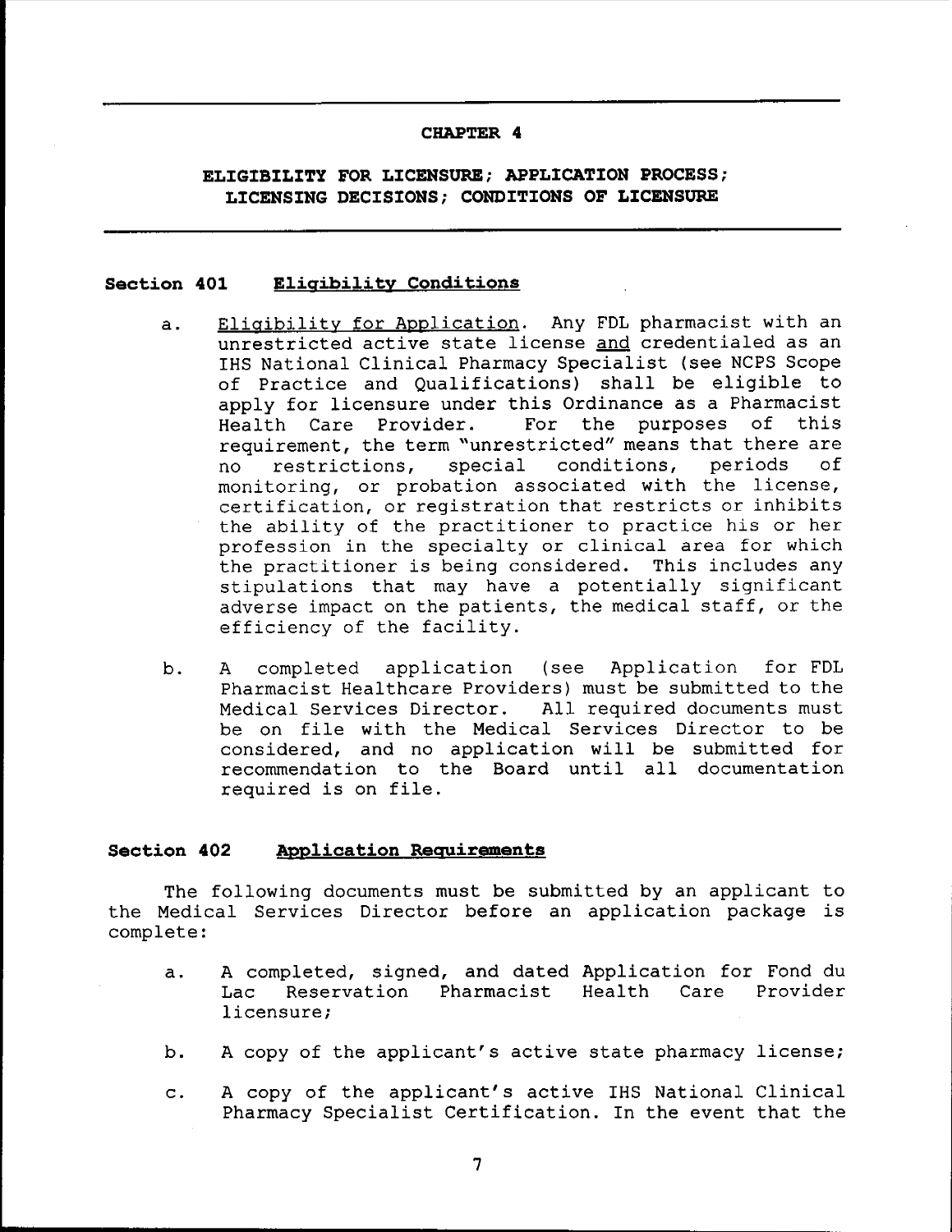IHS NCPS Certification is no longer available, certification from the Director of Medical Services that<br>the applicant has achieved an equivalency of the applicant has achieved qualifications, scope of practice, and credentials to IHS NCPS Certification;

- d. A letter of attestation from the Pharmacy Coordinator<br>stating how the applicant meets the criteria for stating how the applicant meets the criteria Pharmacist Health Care Provider licensure under this Ordinance and certifying that verification of credentials has been obtained;
- e. <sup>A</sup> letter of attestation from the Medical Services Director verifying the applicant's qualifications as a health care provider; and
- f. <sup>A</sup> copy of any postgraduate residency certificates, specialty board certifications, disease state management<br>certificates, or other certifications relative to certificates, or other certifications relative licensure.

## **Section 403 Retention of Applications**

<sup>A</sup> file containing the completed application and any related documents of <sup>a</sup> pharmacist seeking licensure under this Ordinance will be retained for the period of at least <sup>2</sup> years after termination of services by the applicant for the Fond du Lac Band. There shall be an individual file for each applicant, and all files shall be kept in <sup>a</sup> lockable filing cabinet with the Compliance Coordinator of the Fond du Lac Human Services Division. An unofficial file will also be kept by the pharmacist in the Pharmacy. All application materials will be treated as confidential under the Fond du Lac Data Privacy and Record Management Policy. An applicant must notify the Pharmacy Coordinator if *his* or her qualification status changes.

## **Section 404 Verification of Applicant Credentials**

Each application, upon presentation to the Licensing Board, shall be accompanied by the following:

- a. A Letter of Attestation from the Pharmacy Coordinator stating that the applicant meets the criteria for Pharmacist Health Care Provider licensure as required under this Ordinance and certifying that verification of the following credentials has been obtained:
	- (I) The active pharmacy license by an outsidecredentialing agency; and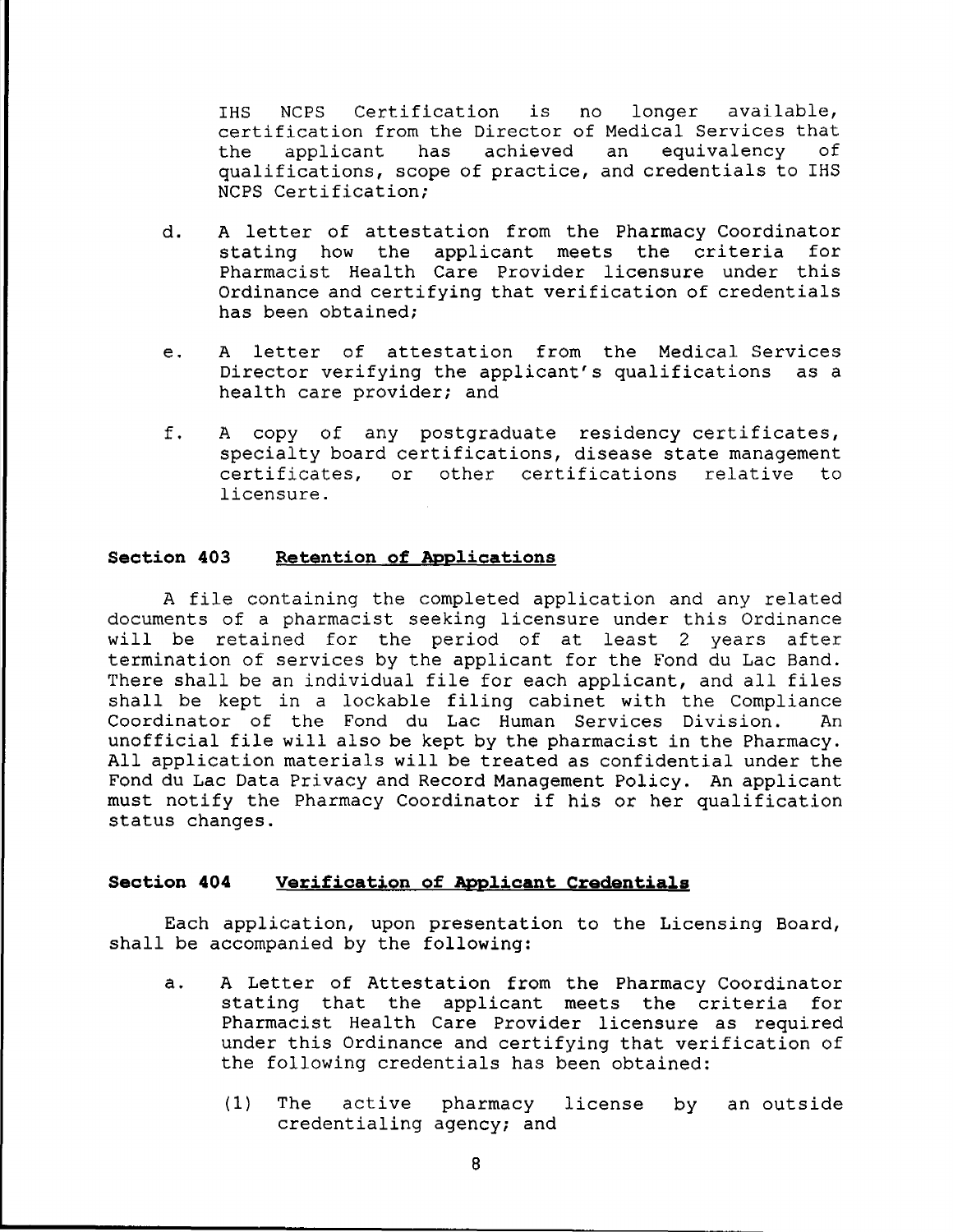- (2) The active NCPS certification issued through the National Clinical Pharmacy Specialist Credentialing Committee; and
- b. A Letter of Attestation from the Medical Services Director verifying the applicant's qualifications as a health care provider.

## **Section 405 Licensing Decisions by the Licensing Board**

- a. Completed applications by pharmacists seeking licensure under this Ordinance shall be presented to the Licensing Board as soon as possible.
- b. Notification of the Board's decision shall be given within 30 days of the Board meeting.
- c. The Licensing Board shall issue a license to each pharmacist that has applied for and successfully met the requirements for licensure as a Pharmacist Health Care Provider.
- d. The license shall be valid for a period of three years, and the applicant may apply for relicensure at that time.
- e. Applicants denied licensure by the Board will receive a detailed explanation of the denial from the Pharmacy Coordinator.

## **Section 406 Duration of License and Relicensinq Requirements**

Each license issued under this Ordinance shall be valid for a<br>d not to exceed three (3) vears from its issuance. Within period not to exceed three (3) years from its issuance. three years following the initial issuance of <sup>a</sup> license, the applicant shall submit to the Licensing Board:

- a. Letters of Attestation from the Pharmacy Coordinator and Medical Services Director certifying that the applicant is locally credentialed, privileged, and functioning as an CPS Health Care Provider in accordance with the standards established under this Ordinance;
- b. <sup>A</sup> copy of active state licensure; and
- c. A copy of active National Clinical Pharmacy Specialist certification.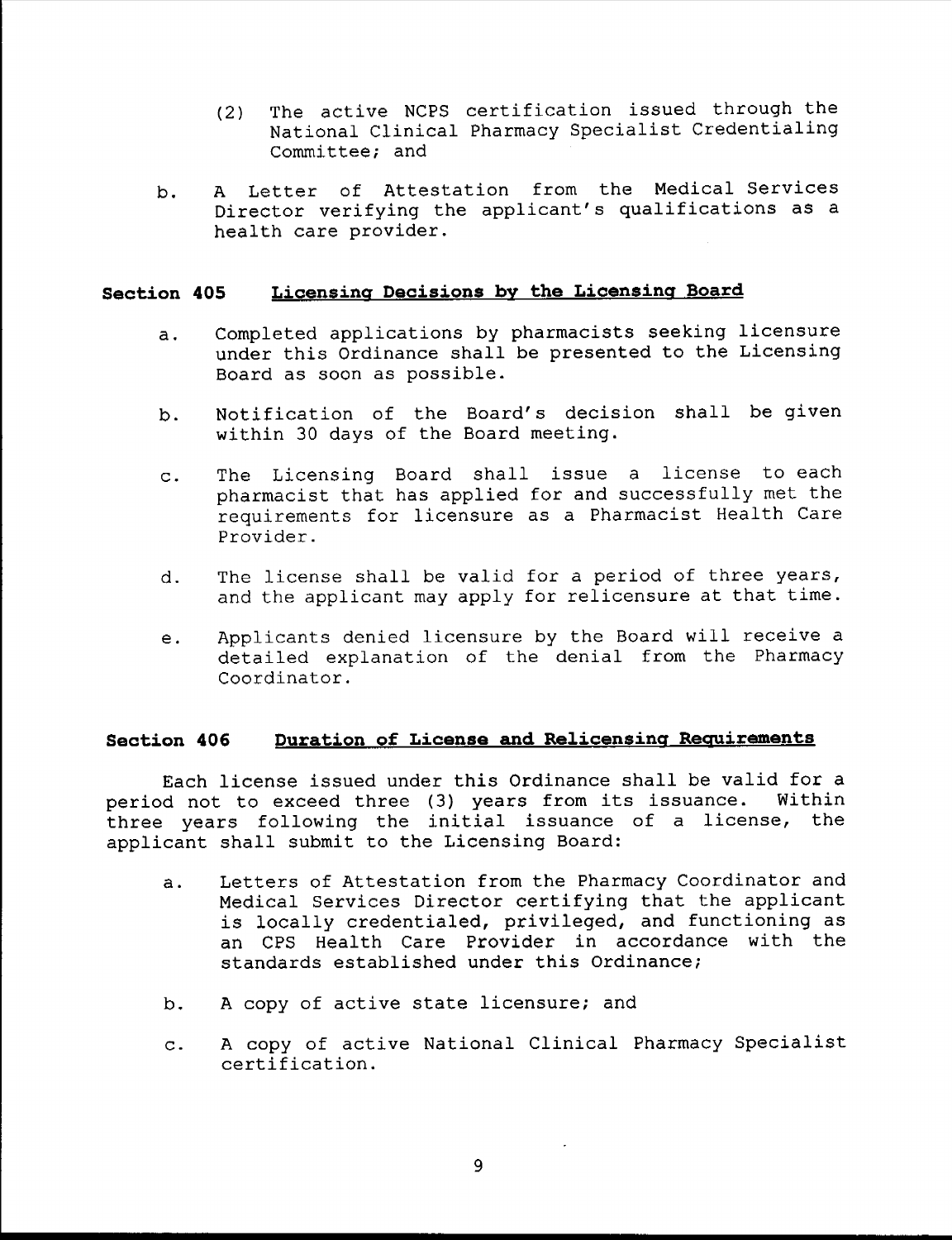## **Section 407 Licensure Limitations**

Licensure granted under this Ordinance is limited and shall be used solely for the purposes of providing the delivery of health care services through the Fond du Lac Human Services Division to the<br>population entitled to services from the Fond du Lac Band. A population entitled to services from the Fond du Lac Band. license shall automatically be revoked upon the termination of the pharmacist's employment or service with the Band.

#### **Section 408 License Display**

Each pharmacist who is issued <sup>a</sup> license under this Ordinance shall display the license at the pharmacist's principal place of business.

#### **Section 409 Appeals**

- a. An applicant who is denied licensure under this Ordinance may address a written appeal of the decision to the Chairman of the Reservation Business Committee. The appeal should set forth the specific error which was made in his or her licensing determination, and should include as attachments the documentation demonstrating such error.
- b. Following the receipt of an appeal, the Chairman shall convene a meeting of the Licensing Board for a reconsideration of the initial licensing decision. The Pharmacist Coordinator and Medical Services Director shall provide opinions to the Licensing Board as to whether the initial denial of licensure should be reversed.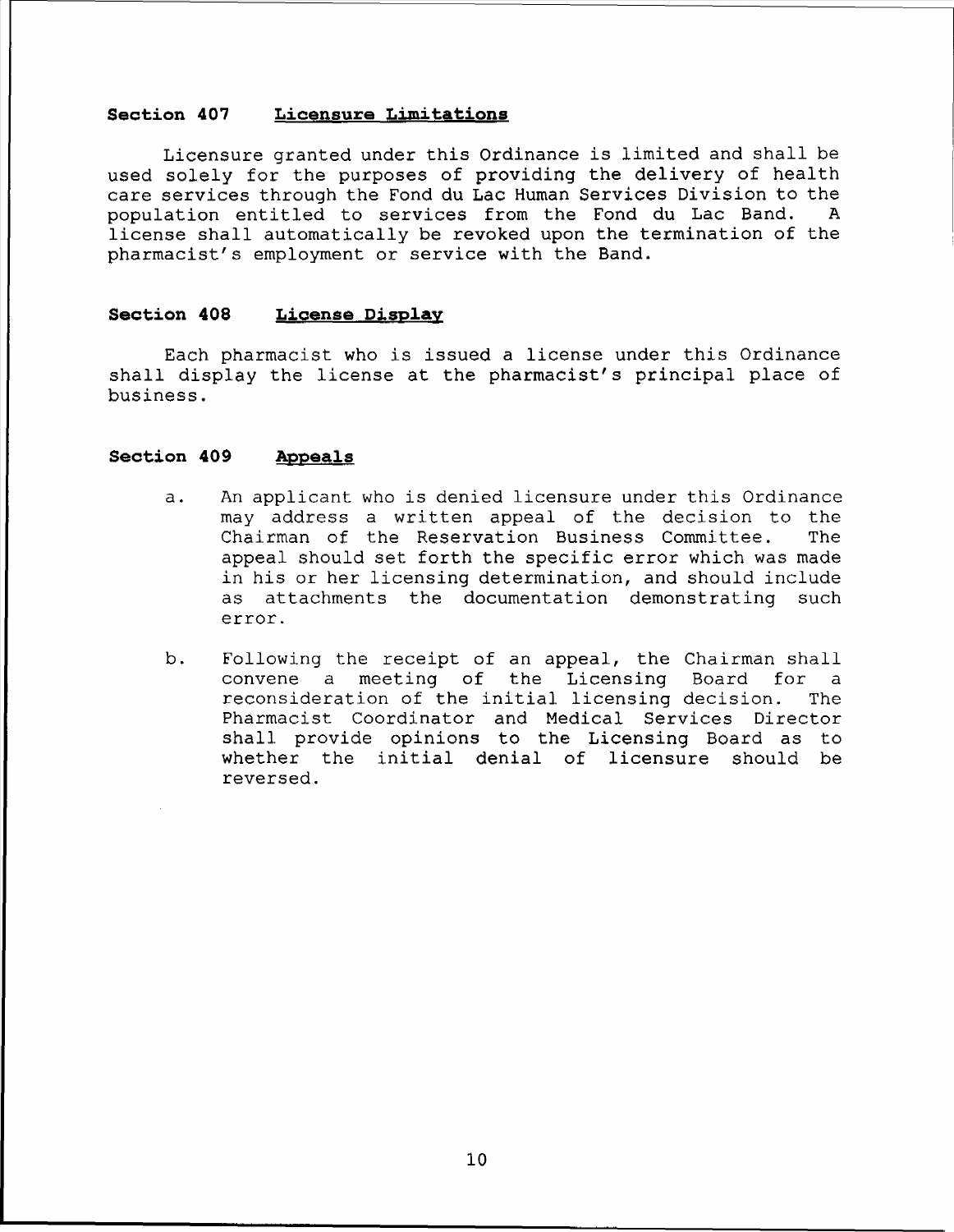#### **AMENDMENT OR REPEAL**

## **Section SOl .Amendment or Repeal**

This Ordinance, and any provision herein, may be amended or repealed by resolution of the Reservation Business Committee.

#### **CERTIFICATION**

 $\pmb{\hat{z}}$ 

We do hereby certify that the foregoing Ordinance #03/02 was duly presented and adopted by Resolution #1359/02 by a vote of 2 for, 0 against, <sup>0</sup> silent, with <sup>a</sup> quorum of <sup>3</sup> being present at <sup>a</sup> Special Meeting of the Fond du Lac Reservation Business Committee held on December 6, 2002 on the Fond du Lac Reservation.

Revin R. Dupuist Sr., Sec./Treas. Robert B. Peacock, Chairman

laws:2003 02